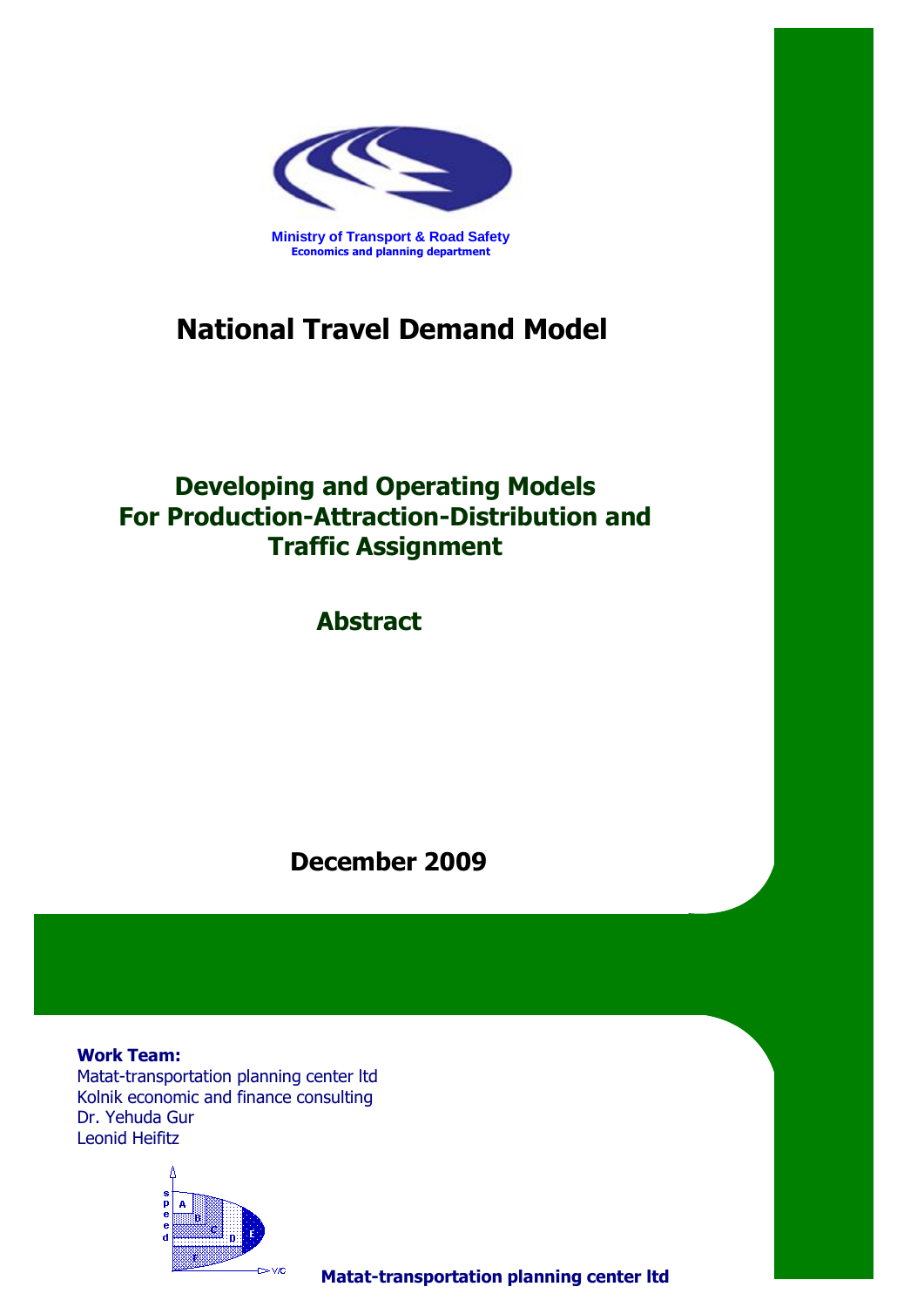### **Abstract**

## General Description

The Israeli national travel demand model describes the national trip distribution in 2007. Th demand was estimated in 3 dimensions – geography, day period type, and transport mo underlying data was collected using state-of-the-art technologies for travel monitoring.

This model is a main contributor for the existing set of transportation planning tools in Isr regard to interurban and inter-metropolitan traffic.

The goals of this project were as follows:

- Understanding the present scope and attributes of travel, especially for longinterurban trips in Israel.
- Formulating a travel demand model to enable forecasting of future travel demand in
- Creating a nationwide travel demand framework that guides, balances and contribut accuracy of metropolitan transportation models in Israel.

A fundamental requirement for constructing a model for these purposes is high-quality info Such information about intercity travel has not been previously available. Even the questions could not be answered. As an example: What is the total passenger traffic (by all modes, including private vehicles) between Haifa and Jerusalem (about 200 kms in le between Beer Sheva and Tel Aviv (about 100 kms in length)? The last Israeli Central B Statistics (CBS) survey, which dealt with such long-distance travel at a reasonable significance was conducted almost 40 years ago, in 1972.

In order to acquire this information, innovative, state-of-the-art data collection technolog used as described in the subsequent sections in this document. The information was formulate and calibrate a transportation model that successfully represented the nationa flows (in 2007), and tied it to the properties of the various geographical areas in Israel and attributes of the transport system.

The described model fulfils the major project's objectives: provision of accurate represen travel demand in Israel, with the ability of enabling future national traffic forecasts, for number of future scenario years. This model is also capable of providing MPA's (metropology) planning agencies) with consistent, better information on inflowing, outflowing, and pass traffic.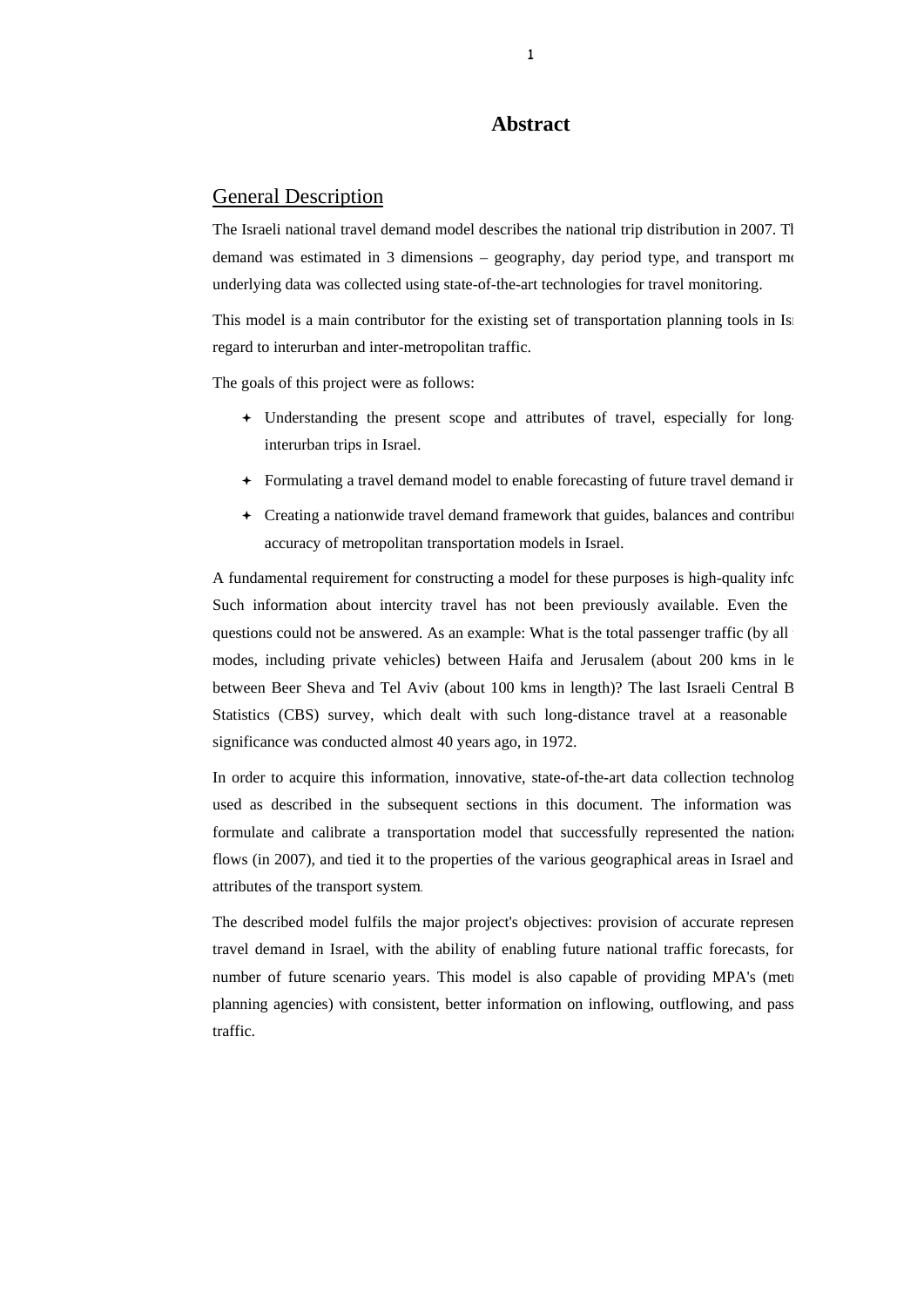## Surveys and their use in calibrating the model

The model is based on a comprehensive national survey, which monitored travel on the changes in location of cellphones A sufficiently large sample of 10,200 phones, subscribe Israeli "Orange" cellphone company, one of the largest in Israel) was used. The advantag approach is that cellphones, whether silent or in active conversation, are always connectornearest cellphone tower. A moving phone in a vehicle will change the tower to wh connected, as the vehicle moves on an existing roadway. The selection of cellphone tower by the "Orange" network is approximately 2,200, in nationwide coverage.

The survey's duration was of 16 weeks in March - June 2007. Approximately 10,200 ce were sampled each week, and their full location diary was obtained, for a total 1.04 million days (number of cellphones multiplied by the days of the survey) were recorded. This  $\epsilon$ scope allowed the recording not only the movements at peak hours on weekdays, but at  $\epsilon$ weekends, and special trips performed during holidays**.** The cellphone tower's widespread distribution allows for full recognition of long journeys, but did not always include short several miles, (depending on the density of towers, and their available call capacity - if an is fully loaded, the transmission might move to another close by antenna and it will look lik trip has accrued even though the phone has not changed its location).

To our knowledge, this is the first survey of its type in the world that has created a nati table (giving the number of trips between any two analysis zones) using this technology. I be noted that this kind of data collection insures that all interurban trips will be covered typical travel habits surveys, where travelers are interviewed and many trips are forgotten  $\epsilon$ reported. However, this method, unlike travel habit surveys, does not allow relating passe travel attributes, nor it can get accurate information on trip purpose, traffic mode, occupancy, etc. Careful analysis of the cellphone data provided us with some of this info but it is neither complete nor accurate.

This survey had a preliminary pilot stage in which a proof-of-concept of the technol established, and its success in tracking trips was demonstrated. A country-wide telephone conducted during April 2007, assessed the extent of cellphones use in the country and in position centers. This survey found that  $83\%$  of the people over the age of 8 in Israel are equipped least one cellphone, with an occupancy rate of 92.6% between the ages 18 and 60. An a result of the survey was that cellphones remain in operation 94% of the time. The scope  $\alpha$ mobile phones, especially in the age groups with the highest propensity of travel makes cellphone movement a very effective means of monitoring travel in the general population.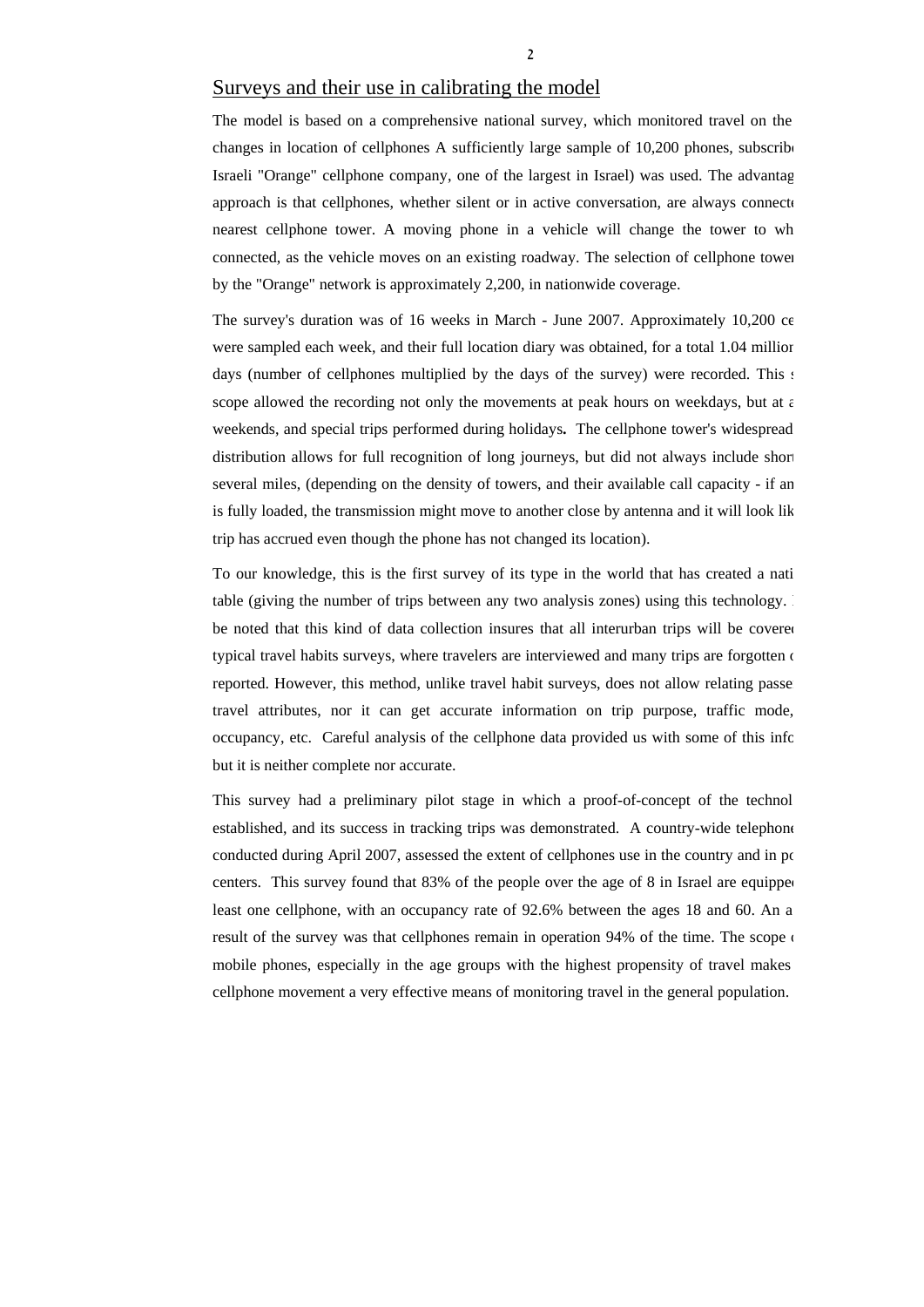For the analysis, the country was divided to 585 traffic analysis zones (TAZ). Land use and data was collected for these TAZ, including the following variables: population by age, nu available vehicles, the existence of significant travel generators, and employment by type.

The survey data was reconstructed as "trips" (phone movements) between zones. A trip defined as a stay of at least 20 minutes in one zone. A trip was defined as a movement lon 10 km. The purpose of this exercise was the estimation of the number of trips leaving and each TAZ and the construction of person-trip table by day period. The data was not enough, so a statistical model was formulated, based on the survey data, to derive day origin-destination matrices from the activity data and the attributes of the survey's trip table

The next step of the analysis was the adaptation of an existing modal split model, which  $\epsilon$ person trip table into their mode of travel. The model was adjusted to intercity trav aggregate data on road traffic volumes and the number of passengers by utilizing trains an The mode split model produces three major trip tables: An automobile table and person train and bus. The bus trip table included all non-rail public transport modes, for six day (between 6:00am-01:00am) in a regular weekday.

The trip tables were assigned to the networks using traffic assignment models (EMME highway traffic assignments were validated against both **traffic counts** and **actual travel t** highway links. The public transport assignment was validated against passenger data. Ve correlations were found between the actual observations and the model estimates. We t concluded that the model reflects Israel's passenger travel in a reliable and detailed manner Two more state-of-the-art surveys were implemented in building and calibrating the model:

- A survey of traffic movements between screenlines and buffers was conducted in M In the survey, the traffic was filmed by more than 100 cameras in 34 stations (a screen lines) all over the country. A computerized system of license plate recogni matching gave good information about the trips made by specific cars (if the car way in more then one station), primarily on long road trips.
- **Vehicle speed survey:** The positions of company-owned vehicles, under 4 tons,  $\epsilon$ with GPS devices were continuously tracked. This technology was instrumental in over 15 million vehicle kilometers across the country in 2005. The survey provided and accurate data on travel speeds on urban and interurban roads alike.

It can be concluded that the model recreated Israel's interurban traffic array accurately following dimensions, during a 6 day period:

• Country-wide trip tables by mode and time-of-day

**Deleted:** a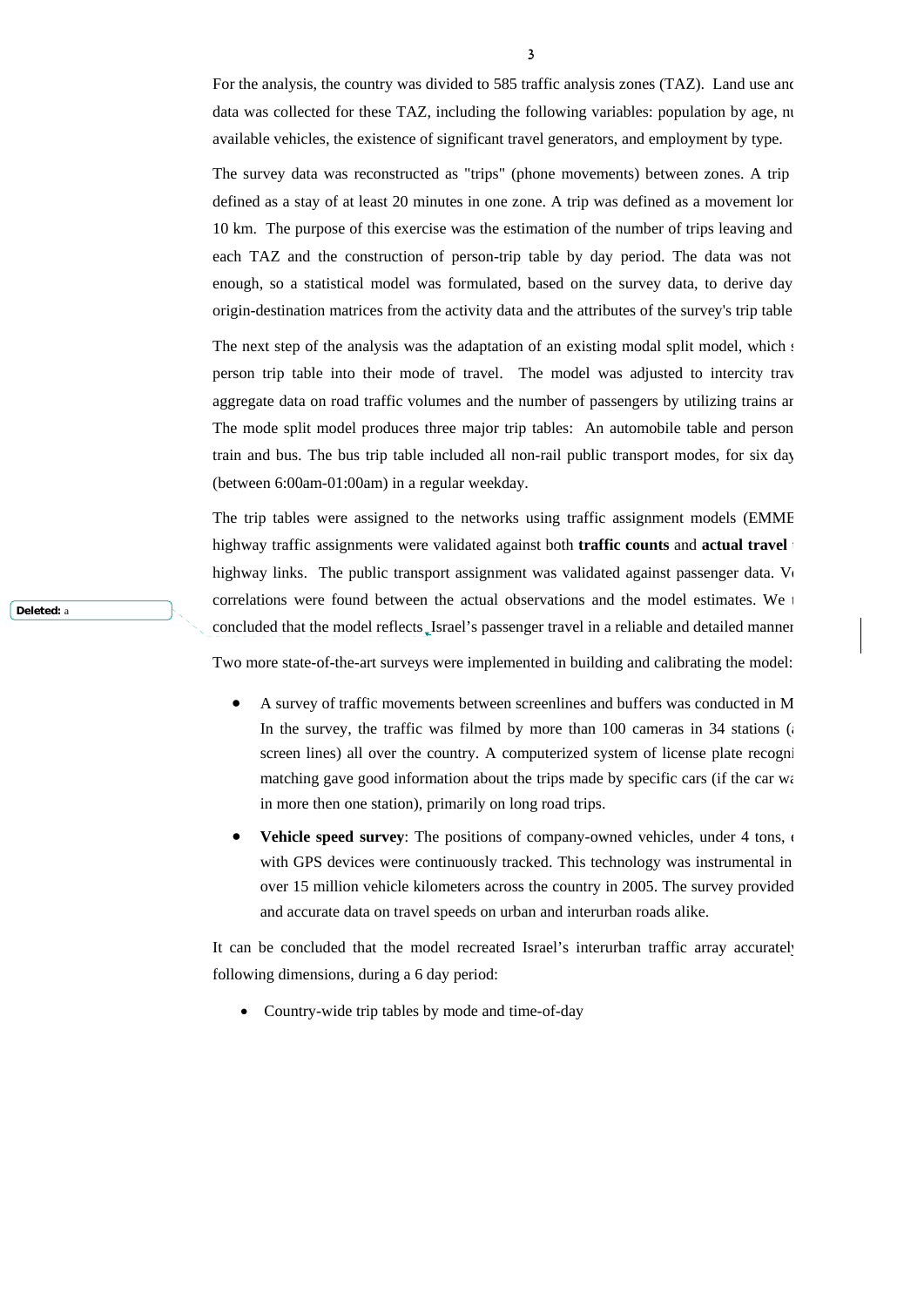- Traffic volumes both on rural roads and major roads
- Passenger volumes on rail lines

The model and the data can be used for a number of purposes:

- Preparing national transportation plans
- Evaluating proposed construction projects on the country's road and rail networks.
- Providing the MPA's with consistent data on traffic inflows, outflows, and thru traffi

## Main results

#### **Travel volume:**

- Trips made (trips per day per person over the age of 8):
	- o On an average weekday (Sunday Thursday) 2.00 trips are made
	- o On Friday approximately 1.28 trips are made
	- o On Saturday 1.00 trip are made.
- The average trip lengths (for trips longer then 10 km):
	- o On an average weekday (Monday Thursday) 17.5 km
	- o On Sunday 18.2 km
	- o On Friday 16.6 km
	- o On Saturday 19.4 km
- The longest average trips are created on Sundays between 5-7 am (22 km).
- About 0.7 short local trips per day should be added to the above trips (most of  $t$ shorter than 5 km). This travel layer was not identified in the phone's survey dat trips are not included to the person trip tables.
- The number of daily trips longer than 100 km are (in thousands):
	- o On Sunday 249
	- o Monday Thursday 222
	- o Saturday 190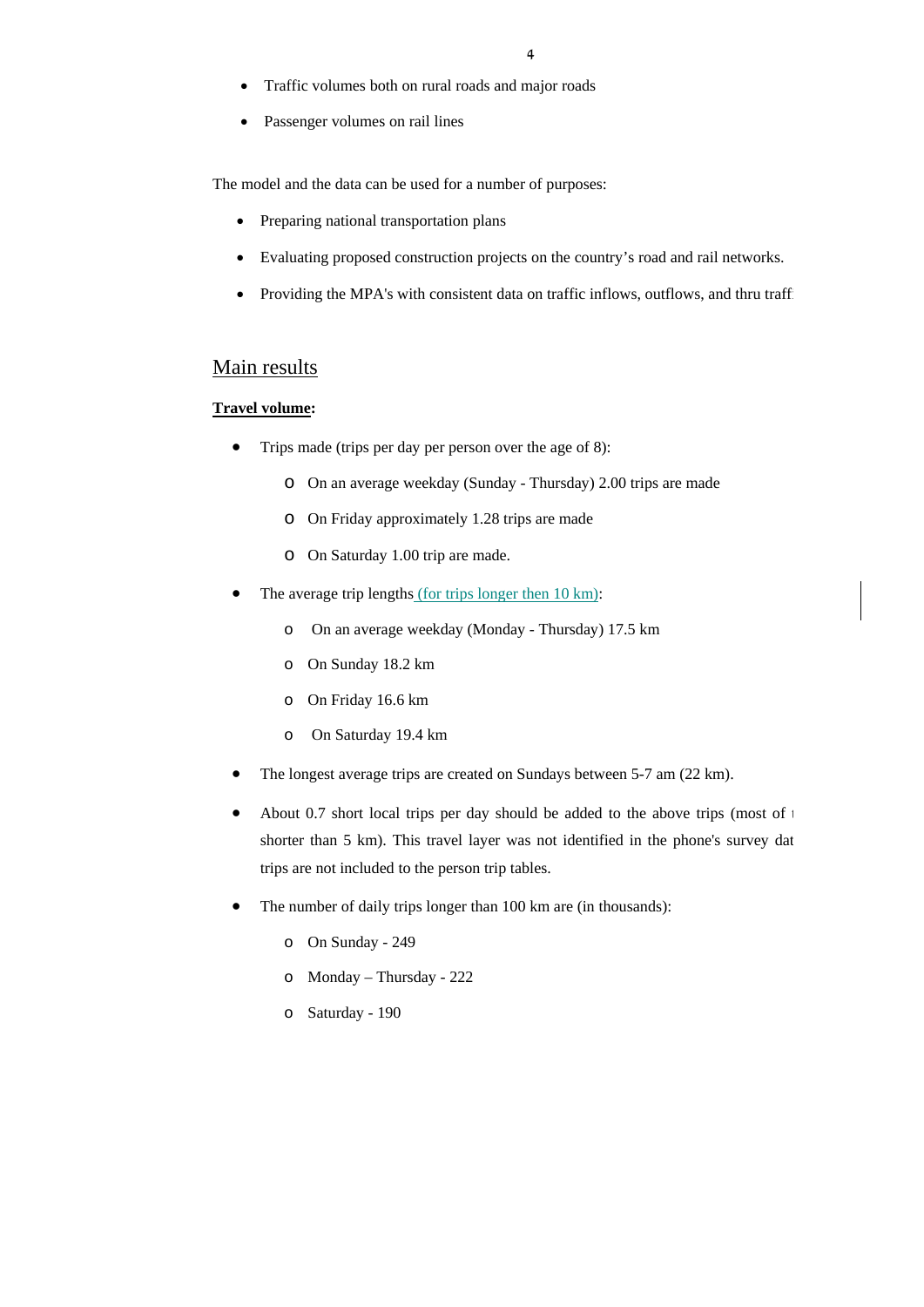Table A presents the numbers of non local trips in 2007 from the survey.

| Length<br>(km) | <b>Total trips</b> |                     |        |                 | <b>Percentage distribution</b> |                     |        |              |  |
|----------------|--------------------|---------------------|--------|-----------------|--------------------------------|---------------------|--------|--------------|--|
|                | Sunday             | Monday-<br>Thursday | Friday | <b>Saturday</b> | Sunday                         | Monday-<br>Thursday | Friday | <b>Sati</b>  |  |
| $\Omega$       | 6,518              | 6,583               | 4,498  | 3,323           | 54.27                          | 54.89               | 58.34  | 55           |  |
| 10             | 2,413              | 2,384               | 1.464  | 1,162           | 20.09                          | 19.87               | 18.99  | 15           |  |
| 20             | 1.141              | 1.158               | 675    | 543             | 9.50                           | 9.65                | 8.75   | 9            |  |
| 30             | 626                | 641                 | 350    | 291             | 5.22                           | 5.35                | 4.54   | 4            |  |
| 40             | 364                | 350                 | 193    | 158             | 3.03                           | 2.92                | 2.50   | 2            |  |
| 50             | 258                | 248                 | 143    | 123             | 2.14                           | 2.07                | 1.85   | 2            |  |
| 60             | 192                | 182                 | 100    | 96              | 1.60                           | 1.51                | 1.30   | $\mathbf{1}$ |  |
| 70             | 98                 | 88                  | 55     | 54              | 0.82                           | 0.73                | 0.72   | $\mathbf 0$  |  |
| 80             | 81                 | 75                  | 42     | 42              | 0.68                           | 0.63                | 0.54   | $\Omega$     |  |
| 90             | 68                 | 63                  | 38     | 38              | 0.57                           | 0.52                | 0.49   | $\Omega$     |  |
| 100            | 249                | 222                 | 152    | 190             | 2.08                           | 1.85                | 1.97   | 3            |  |
| Total          | 12,009             | 11,994              | 7,711  | 6,021           | 100                            | 100                 | 100    | 1            |  |

**Table A - The scope of the non local travel by days of the week and by length (in thous**

• Traffic between main population centers on an average weekday (Sunday – Thursday

- o Between Jerusalem and Gush Dan about 29,000 trips a day per direction,.
- o Between Haifa "Ha'Krayot" and Gush Dan about 13,000 trips a day per d
- o Between Haifa "Ha'Krayot" and Jerusalem about 2,200 trips a day per dir
- o Between Beer Sheva and Gush Dan about 4,800 trips a day per direction,

These numbers are about 38% higher **per capita** than the estimates from the CBS's 1996/97 habits survey".

#### **Research findings**

The trip end models, both for generated and attracted trips are of the following functional for

$$
t_i = a + b * Rm_i + c * W_i
$$

$$
T_i = P_i * t_i
$$

Whereas:

 $t_i$  - the number of trip ends per person aged 8 and older, for the i-th TAZ,

Rmi - the motorization rate of the i-th TAZ,

 $W_i$  - the i-th TAZ's employment ratio (equal to the number of jobs in the zone divided by th population aged 8 and older).

 $T_i$  - the number of trip ends in the TAZ,

Pi - the population aged 8 and older.

a,b,c – regression parameters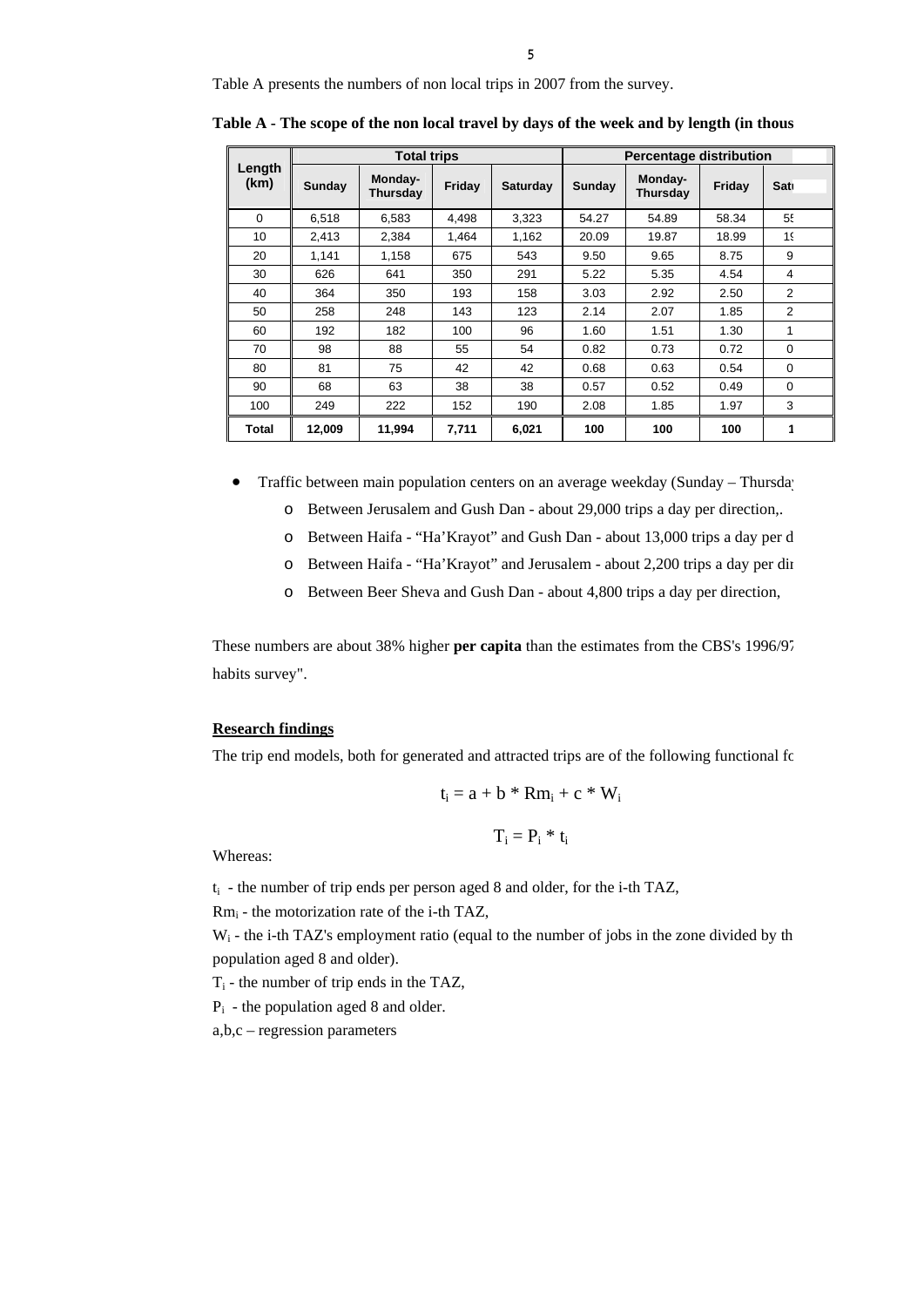Tables B and C present the model parameters for trip production and attraction. Also presen statistical measures of the parameters' statistical significance and the models' goodness-of-fi

| Day period         | <b>Regression estimates</b> |          |         | t-statistics |                |                |                       |
|--------------------|-----------------------------|----------|---------|--------------|----------------|----------------|-----------------------|
|                    | c(W)                        | b(Rm)    | a       | c(W)         | b(Rm)          | a              |                       |
| Morning 6-9        |                             | 0.000151 | 0.07265 |              | 6.8            |                | 0.6                   |
| Morning 9-12       | 0.08455                     | 0.00008  | 0.03    | 8.4          | 3.7            | 5.1            | $0.\xi$               |
| Noon 12-15         | 0.1627                      | 0.000071 | 0.0178  | 10.2         | 2.1            | 1.9            | 0.                    |
| Afternoon 15-19    | 0.1896                      | 0.000113 |         | 13.4         | 5.3            |                | $0.\xi$               |
| Evening 19-22      | 0.0987                      | 0.00001  | 0.0137  | 8.3          | 3.8            | $\overline{c}$ | $0.\xi$               |
| <b>Night 22-01</b> | 0.00344                     | 0.000029 | 0.0182  | 5.1          | $\overline{2}$ | 4.6            | $\overline{0}$ .      |
| <b>Total</b>       | 1.939                       | 0.001646 | 0.691   | 10.1         |                | 6.2            | $0.\overline{\delta}$ |

Table B – Estimated model parameters for generated trips by day period

**Table C - model parameters for attracted trips by day periods**

| Day period         |         | <b>Regression factors</b> | t statistic factors |      |       |     |            |
|--------------------|---------|---------------------------|---------------------|------|-------|-----|------------|
|                    | c(W)    | b(Rm)                     | a                   | c(W) | b(Rm) | a   |            |
| Morning 6-9        | 0.18443 | 0.000115                  |                     | 13.2 | 5.2   |     | 0.         |
| Morning 9-12       | 0.1083  | 0.00006                   | 0.0249              | 9.5  | 2.5   | 3.7 | 0.         |
| Noon 12-15         | 0.0951  | 0.000078                  | 0.0463              | 8.9  | 3.4   | 7.4 | 0.         |
| Afternoon 15-19    | 0.0709  | 0.000146                  | 0.047               | 5.9  | 5.7   | 6.7 | $\Omega$ . |
| Evening 19-22      | 0.0448  | 0.000091                  | 0.04                | 4.5  | 4.3   | 6.8 | $\Omega$   |
| <b>Night 22-01</b> | 0.0214  | 0.0000183                 | 0.027               | 3.1  | 1.3   | 6.7 | 0.         |
| <b>Total</b>       | 1.939   | 0.001646                  | 0.691               | 10.1 | 4.0   | 6.2 | 0.         |

From the above tables we can ascertain the following conclusions:

- The zonal population over the age of 8, the rate of motorization of the population number of jobs available in the zone provide good estimates of the number of per leaving and entering the zone in each day's period
- The relative importance of these factors varies by day period. Trips arriving at a cert in the morning are explained mainly by the number of jobs available in that area, w departing from the TAZ in the morning are mainly explained by its popula motorization rate.
- Later in the day, trips are generated by the people leaving their work and trips attra TAZ are made by people returning home.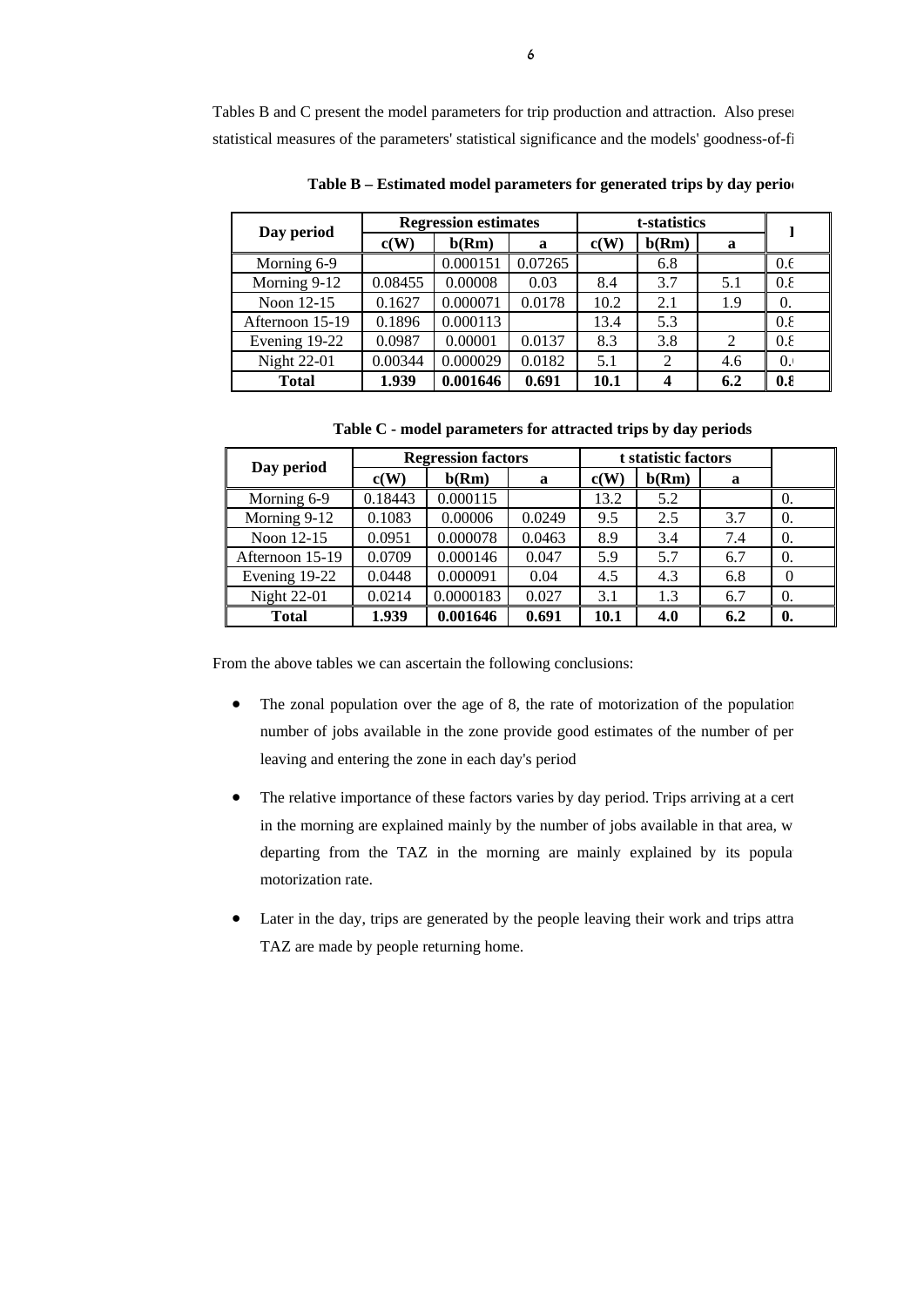The number of person-trips generated grows with the motorization rate. However, a the morning, zones with very low motorization rate generate a relatively high nu trips per person.

#### **Findings from the model validation and from the modal split model**

- During the morning peak (average for 6-9 am) 57.6% of the trips are performed in car, 1.2% in a train, and 41.2% by non-rail public transport (buses, taxis of all ki special means of transit like employer-provided transport).
- Approximately 67% of all trips in a day (all periods) are made by private cars, less by rail and 32% by non-rail public transport.
- Travel speed in getting to metropolitan centers on interurban roads average between km/h during the morning peak (with a standard deviation of 5-10 minutes). The include the following:
	- o The major entry-point to Jerusalem on Road No. 1 (Jerusalem-Tel Aviv H from Harel Interchange to Saharov junctions (before the opening of Highway
	- o One of the major entry-points to Tel-Aviv on Road No. 1 from Sl Interchange to Kibbutz Galuyot Interchange;
	- o Another major entry-point to the Tel Aviv metropolitan area Road No. 4 Holot and Ganot Interchanges.
	- o A major entry-point to the Haifa metropolitan area Road No. 4 from Akk Checkpost Interchange.
- The average speed on interurban roads, including urban major roads between 6-9 a morning, is about 42 km/h. This speed does not weigh in the lower speeds on the f road's network. Between 9-12am the average speed rises only slightly to 47 km/h.
- In the network analysis two sets of volume-delay functions were utilized:
	- o One set of functions for the assignment model, which estimated link volume functions over-estimate travel times of congested links (Volume Capacity (V greater than 1).
	- o The other set provides unbiased travel time estimates. The correct travel t used for the modal split model and for reporting travel times. It should be n in trying to run the assignment model with these functions resulted in an e traffic assignment.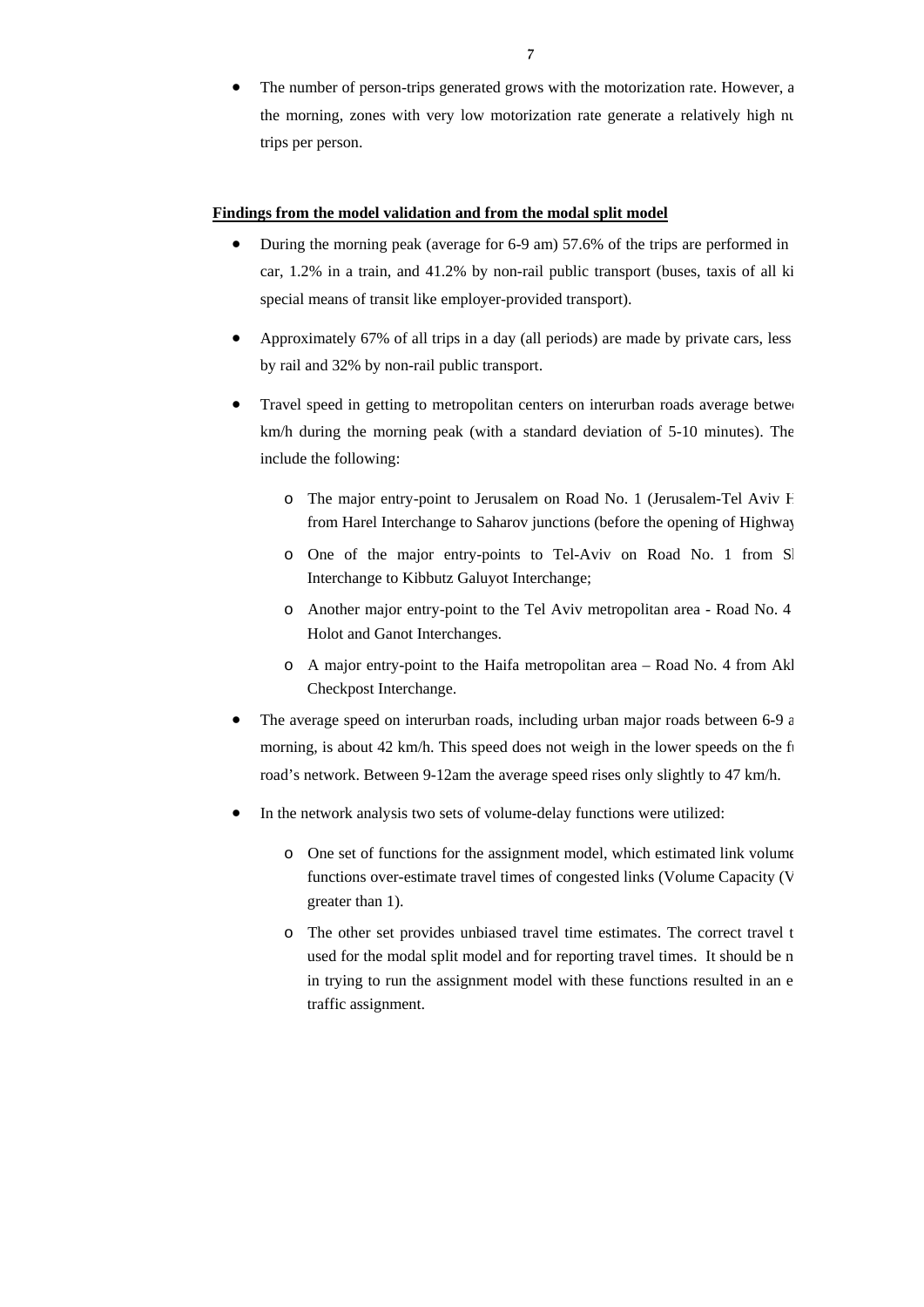- The model includes time penalties to represent the tolls on Highway No. 6, also k the Cross-Israel Highway.
- During the course of validating the traffic assignments, an addition of 20% of sh (less than 10 kms. in length) to the origin-destination matrices, was deemed necessa addition compensates the cellphone survey's failure in identifying the necessary volumes short trips.

## Products and Uses

- **This project has created a geographical basis for national traffic analysis**. 58 zones were designed to fit to all existing metropolitan models. Basic data for the year each traffic zone was collected (from CBS and other sources) or estimated (populati employees, motorization rate etc.).
- The model with all its components is the **basis for traffic forecasts that are prepa for the year 2040**.
- The model will be used as a **background for the validation of the "base year"** in interurban roads and interurban public transportation. For this purpose, origin-de matrices are attached to this report.
- **The model's data are available to MPA's for improving their models** regardin inflows, outflows and thru traffic for the relevant metropolitan areas
- **It is possible to use the model for examining transportation policy issues** a theoretical influence on traffic characteristics in the year 2007. For instance – the in changes in fuel taxation, changes in motorization rate, different employment distributio

## Other potential uses for the collected data and recommendations for development

- **The database colleted in this project can be used for other transportation resea model development:** 
	- o Understanding trip chaining and tour production it should be noted that du work process there was an attempt to develop a tour model, however, the mod of explanation was found not sufficient and a standard 4-step trip-based mo chosen. A tour model has many advantages in understanding and explaining tra development of such a model based on cellphone data requires additional inv An area for further analysis is improving the accuracy of locating the phones.